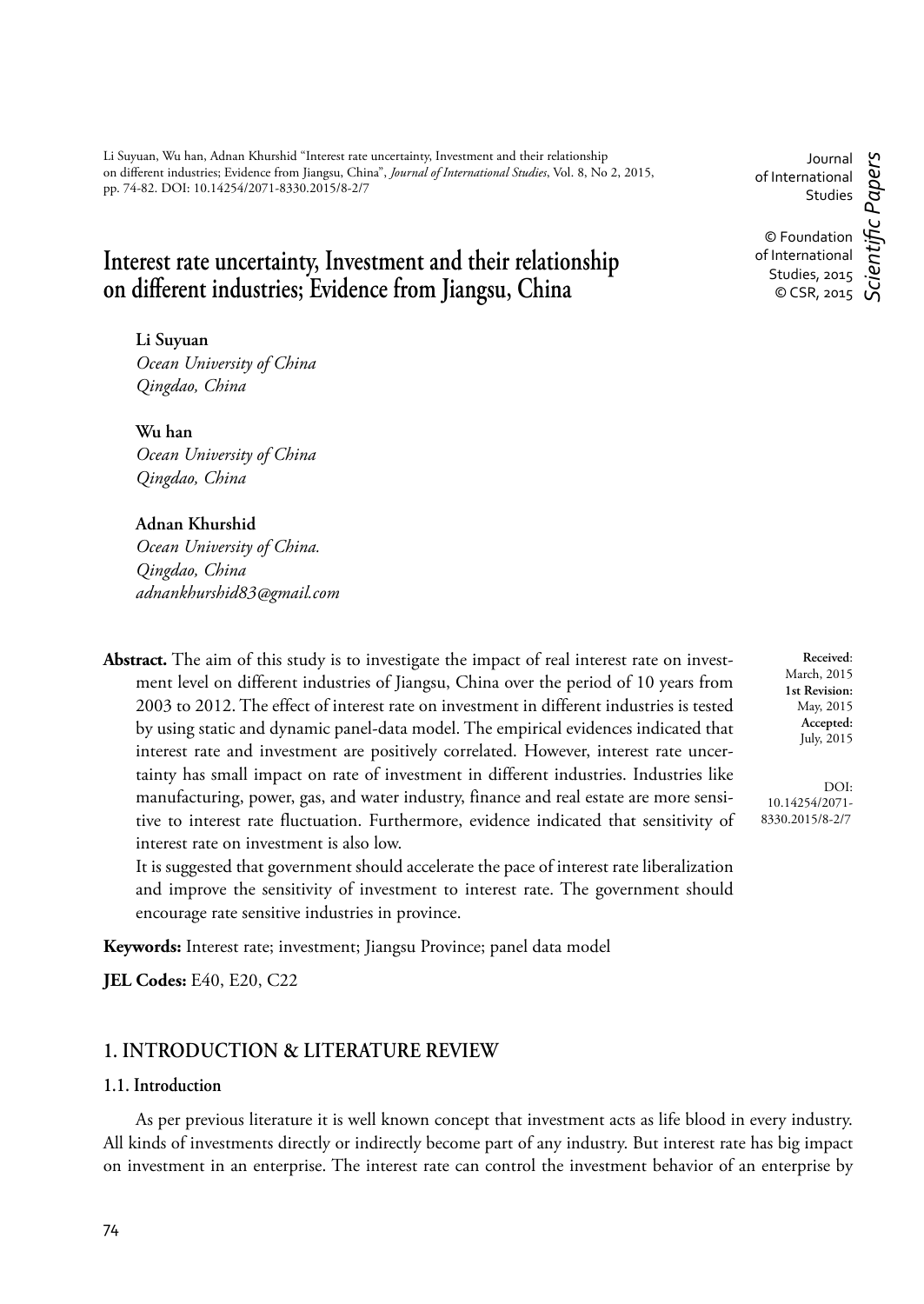raising or lowering its financial expenses. Different enterprises have various capital structures, especially in distinct industries. The ratio of equity capital to total capital is larger in some industries but in others the ratio of debt capital is larger. Furthermore, in few industries, the ratio of fixed assets to total assets is larger but in others the ratio of floating capital is higher. The relationship between interest rate and investment is seriously affected by difference in capital structure of enterprises

Therefore, the capital structure of the enterprise is able to influence the reaction of investment to the interest rate. At the same time, some other factors like the nature of enterprise can influence investment objectively. In this paper, the static and dynamic panel-data model is used to explore the impact of interest rate on investment in different industries through investment data of ten industries in Jiangsu Province.

## **1.2. Brief Literature Review**

Many scholars draw different conclusions about the relationship between interest rate and investment in different industries and come out with different empirical findings. In the field of microeconomics, impulse response was used to analyze the effect of rate policy on investors. Based on the data of interest rates and ISE national 100 indexes over a period of (2002-2010), the result showed that investors can't cope with the impact of interest rates in the short term (Mustafa and Ayhan, 2012).

When it came to the optimal investment decision-making under the rate risk in the long term, it is proved that interest rate had a great influence on the investment income. (Hiroaki and Jun, 2006). Empirical analysis was applied according to the long-term interest rates, short-term exchange rate and investment. On the analysis of short-term investment on the long-term bonds, it turned out that there was a weak relationship between interest rate changes and investment in Switzerland. And in the United States the relationship curve corresponded better to the interest rate parity theory (Christoph Sax, 2006). The analysis of irreversible investment under the changing rates showed that the change in rate had positive or negative effect on the demand of investment (Alvareand and Koskef, 2004).

If some productizing corporations in the USA are chosen as samples to research the relationship between their investment behaviors and real interest rate, it turned out that there is a negative relationship, which accords with the traditional theory in developed countries. From the point of industries, the interest rate sensitivity is lower in rapid-developing industries. (Fazzari, StevenM and BrueeC. Peterson, 1993)

Many Chinese researchers came out with result that there is a positive relationship between interest rate and investment. Zhou Siyuan, (2011) conducted a research based on 400 listed companies in manufacturing industry by using panel data concluded that there is a positive relationship between interest rate and choice of investment behavior in company.

Few of them came out with diverse results. They think there is no significant relationship between interest rate and investment. An analysis based on policy effect of interest rate on investment, the interest rate elasticity of investment is low. The asymmetric financial structure is one of the reasons behind low rate of returns on investment. Furthermore, state-owned enterprises are not sensitive to interest rate fluctuations (Zhao Shangmei, 2003). Peng Qinghao (2010) conducted a study to check relationship between interest rates and investment in fixed assets and the consumption over a period of (2004-2008) and concluded that there is no obvious correlation between them in china.

This article is structured as follows: Section 2 describes the data and characteristics of the market analyzed. Research methodology included in Section 3 while, results are presented in Section 4. Finally in section 5 describe our conclusions and discuss implications for policy.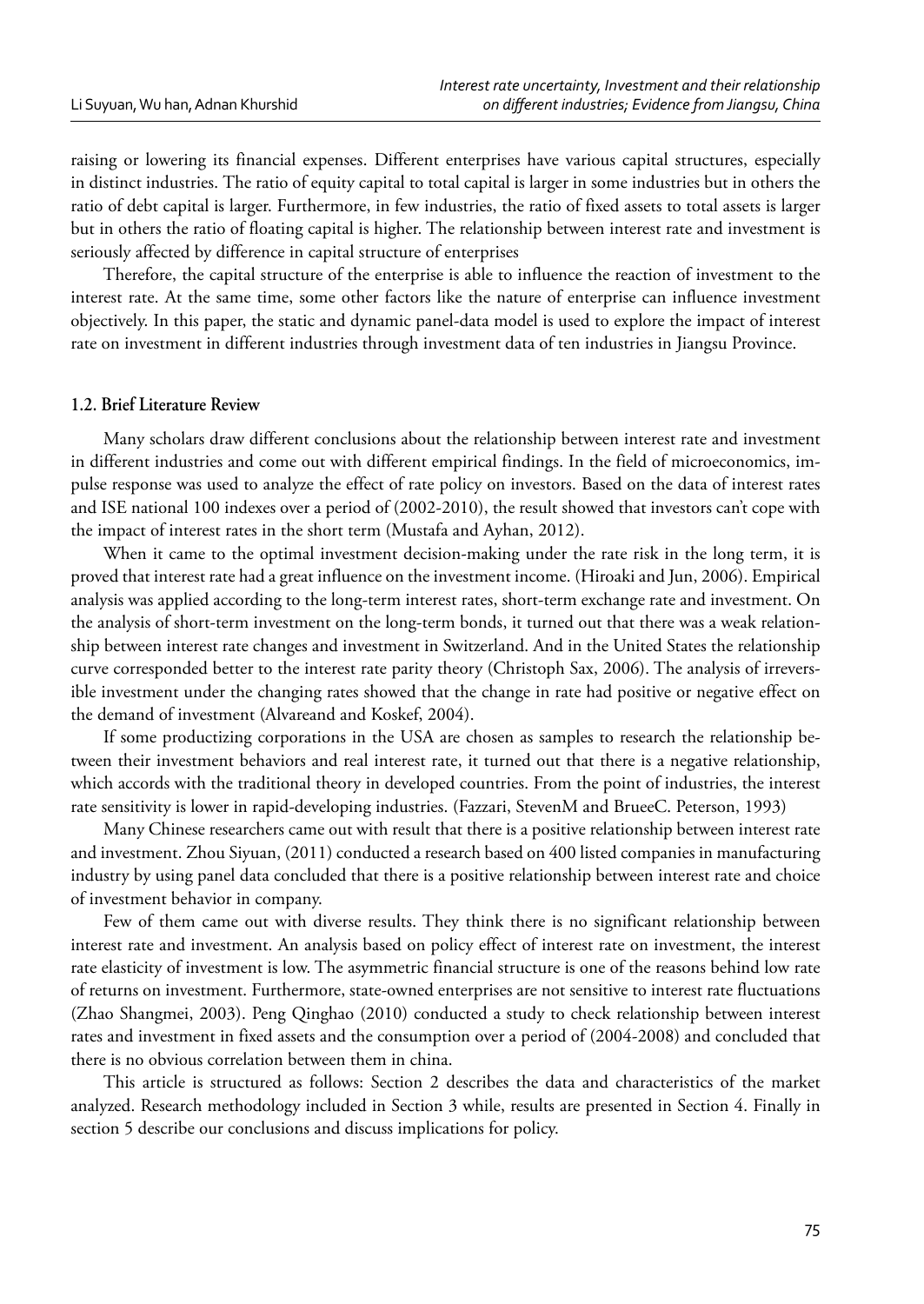# **2. THE SITUATION OF INVESTMENT IN DIFFERENT INDUSTRIES OF JIANGSU**

This study attempts to explore the impact of interest rate on investment in different industries of Jiangsu over a period of 10 years from 2003 to 2012. But, only five years data is presented in Table 1.

Investment in ten industries is chosen to represent the situation of investment in Jiangsu. Agriculture sector along with mining, information, wholesale and retail and real estate industry are the key industries under consideration.

The total investment in fixed assets and ratio in some parts of industries in recent five years are shown as Table 1 and the pie chart of ratio in 2012 is shown as Fig 1.

Table 1

| Time | Agriculture          | Ratio | Mining  | Ratio    | Manufacturing | Ratio  |
|------|----------------------|-------|---------|----------|---------------|--------|
| 2008 | 111.8                | 0.73% | 58.53   | 0.38%    | 7,699.71      | 50.32% |
| 2009 | 177.14               | 0.93% | 76.65   | 0.40%    | 9,453.27      | 49.89% |
| 2010 | 221.9                | 0.96% | 83.1    | 0.36%    | 11,656.40     | 50.28% |
| 2011 | 225.42               | 0.84% | 68.02   | 0.25%    | 13,103.64     | 49.09% |
| 2012 | 251.91               | 0.82% | 85.57   | 0.28%    | 14,792.53     | 47.94% |
| Time | Wholesale and retail | Ratio | Finance | Ratio    | Real estate   | Ratio  |
| 2008 | 387.2                | 2.53% | 3.85    | 0.03%    | 3,800.57      | 24.84% |
| 2009 | 493.37               | 2.60% | 17.61   | $0.09\%$ | 4,077.36      | 21.52% |
| 2010 | 578.3                | 2.49% | 42      | 0.18%    | 5,182.90      | 22.36% |
| 2011 | 609.36               | 2.28% | 55.41   | 0.21%    | 6,746.61      | 25.28% |
| 2012 | 713.23               | 2.31% | 93.26   | $0.30\%$ | 7.746.82      | 25.11% |

The total investment in fixed assets and ratio Unit: Billion Yuan

Source: National Bureau of Statistics of China.



**Fig. 1. The pie chart of the ratio of total social investment in ten industries in 2012** Source: National Bureau of Statistics of China.

As can be seen from Fig.1, the fixed assets investment in manufacturing industry accounted for 58%, the real estate industry accounted for 31%, while other industries accounted for less than 3%. Thus, the quantity of investment in manufacturing and the real estate industry is the largest in Jiangsu Province, which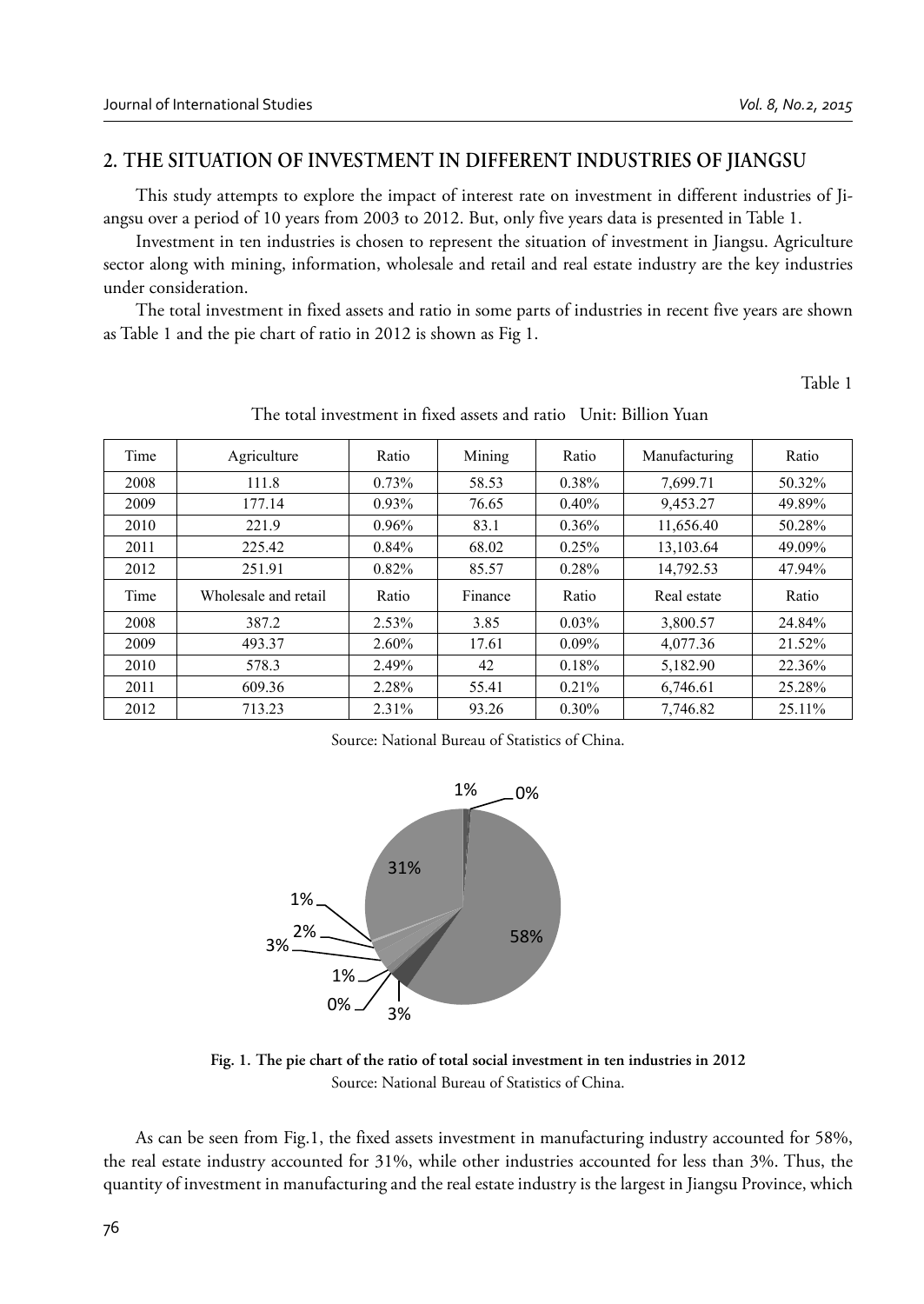means it has great influence on the whole province. According to the change trend, the ratio of agricultural, mining, and manufacturing are reducing year by year, which means the investment scale of the first and the second industry is narrowing down. The short rise in 2009 is likely relative to the lower interest rate. But the difference of the influence between different industries needs to be analyzed by the following static and dynamic panel data model.

# **3 EMPIRICAL ANALYSES**

## **3.1 Measure and data**

Panel-data model is a model obtained two-dimensional data both in time and space. This model not only reflects the individual data in a certain period of time, but also describes the individual changes with time. This model is integrated with common advantages of time series and cross section data.

Agriculture sector along with mining, information, wholesale and retail and real estate industry are the key industries under consideration.

In this part, annual data of investment and interest rate from 2003-2012 are used to do the analysis. One-year lending rate is chosen to be the variable of rate and assets investment is chosen to be the variable of investment. The data comes from State Statistical Bureau. In order to eliminate the effect of price on investment, it is divided by CPI. Logarithmic treatment is made for the variables of investment in the ten industries in order to eliminate possible heteroskedasticity and they are marked as Agriculture, Mining, Manufacturing, Power, Construction, Information, Wholesale and retail, Accommodation and catering, Finance, and Real estate industry. The whole investment in Jiangsu Province is marked as LNTZ. The rate in each year is calculated averagely and is marked as R. All the estimation and test are conducted by Eviews 8.0.

### **3.2 Static panel data model**

Stability test of Panel-data model is similar to time series. Different methods for the stability test may appear different results. The unit root test with LLC((Levin-Lin-Chu), Breitung T-stat, ADF(Augmented Dickey-Fuller test), and PP( Phillips-Perron) methods are used to ensure the test results are accurate. And the test results as shown in the Table 2 and Table 3.

Table 2

|                 | <b>LNTZ</b> |         |           | $D$ (LNTZ) |         |            |
|-----------------|-------------|---------|-----------|------------|---------|------------|
|                 | Test value  | P-value | stability | Test value | P-value | stability  |
| LLC -           | $-4.5052$   | 0.0000  | YES       | $-11.7624$ | 0.0000  | <b>YES</b> |
| Breitung t-stat | 0.5227      | 0.6994  | NO.       | $-3.6775$  | 0.0001  | <b>YES</b> |
| ADF             | 17.3631     | 0.6293  | NO.       | 60.6542    | 0.0000  | <b>YES</b> |
| PP              | 25.1040     | 0.1975  | NO        | 92.7798    | 0.0000  | <b>YES</b> |

#### The unit root results of LNTZ

Source: own calculation.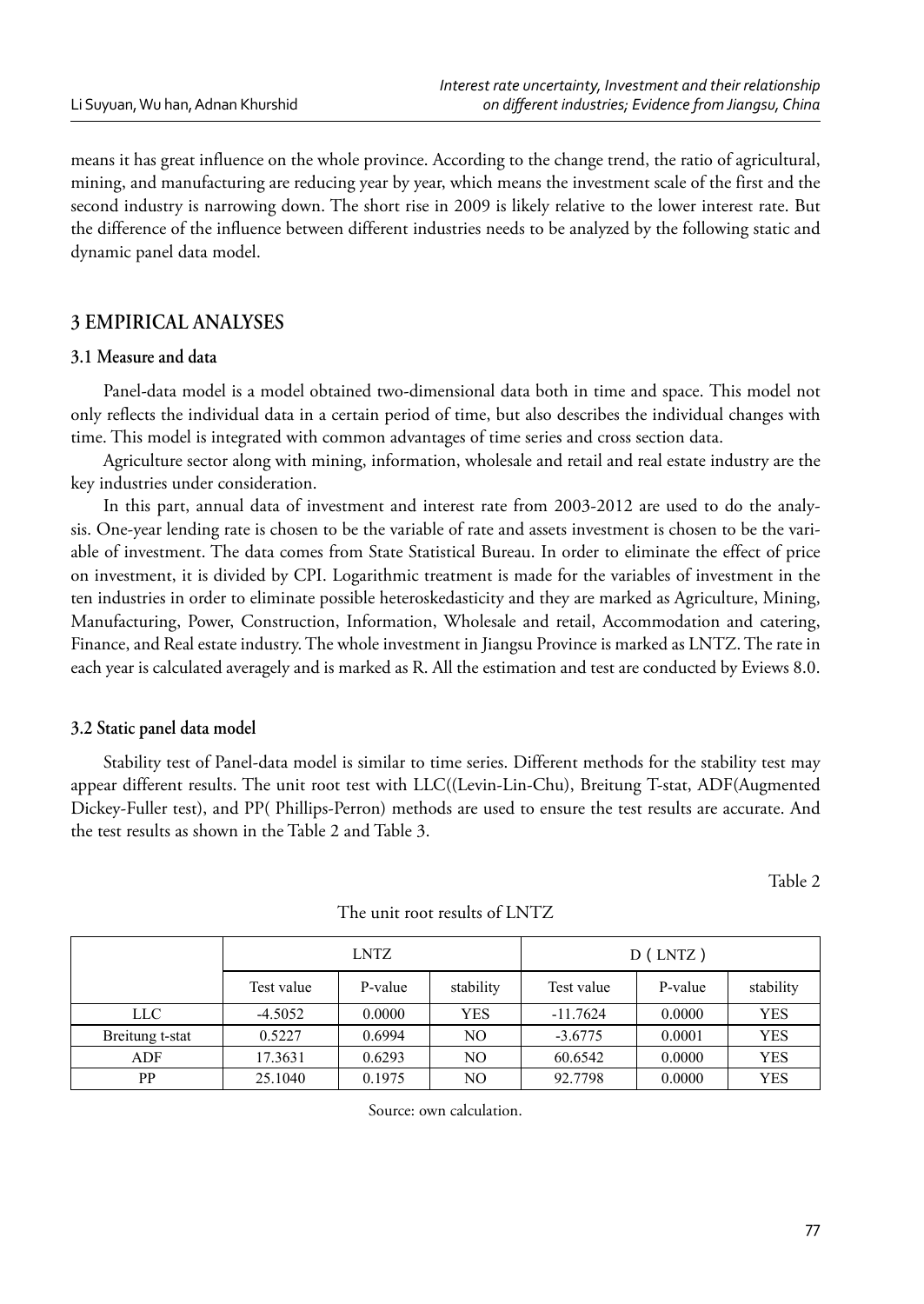Table 3

|     | R          |         |                | D(R)       |         |            |
|-----|------------|---------|----------------|------------|---------|------------|
|     | Test value | P-value | stability      | Test value | P-value | stability  |
| LLC | 0.5588     | 0.7119  | NO.            | $-11.9639$ | 0.0000  | <b>YES</b> |
| ADF | 6.7526     | 0.9974  | N <sub>O</sub> | 105.471    | 0.0000  | <b>YES</b> |
| PP  | 2.7588     | 1.0000  | N <sub>O</sub> | 111.105    | 0.0000  | <b>YES</b> |

#### The unit root results of R

LNTZ means the whole investment in Jiangsu Province and R means the rate

Source: own calculation.

As per table 2, 3 results, when Breitung t-stat, ADF, PP methods are applied, the P-value is not significant, so the variable LNTZ contains a unit root and it is not stationary at level AR(0), but it is stationary at first difference, AR(1),which is named as D(LNTZ). So, R as D(R), it means that R and LNTZ are stationary at same level which meets the prerequisite conditions that they may have a long-term relationship between them. Co-integration test based on Pedroni method is used for panel data and the result are presented in Table.4.

Table 4

| Test statistic      | Statistic value | p-value | weighting statistic value | p-value |
|---------------------|-----------------|---------|---------------------------|---------|
| Panel v-Statistic   | $-1.2594$       | 0.8961  | $-1.8362$                 | 0.9668  |
| Panel rho-Statistic | $-1.0084$       | 0.1566  | $-0.6826$                 | 0.2474  |
| Panel PP-Statistic  | $-2.5866$       | 0.0048  | $-3.2717$                 | 0.0005  |
| Panel PP-Statistic  | $-4.6729$       | 0.0000  | $-5.8097$                 | 0.0000  |
| Group rho-Statistic | 1.5785          | 0.9428  |                           |         |
| Group PP-Statistic  | $-3.0466$       | 0.0012  |                           |         |
| Group ADF-Statistic | $-5.6359$       | 0.0000  |                           |         |

#### Co-integration test based on Pedroni

Source: own calculation.

As per table 4 results, Pedroni test within group shows that there is a significant co-integration relationship based on Panel PP-Statistic and Panel PP-Statistic. Furthermore, Group PP-Statistic and Group ADF-Statistic have shown significant co-integration relationship. Therefore, we can conclude that there is a co-integration relationship between the whole investment and interest rate in Jiangsu province.

Granger causality test is applied to furtherly explore the equilibrium relationship between investment and the interest rate in Jiangsu Province. In Granger test 2 lag are chosen by default and the result is shown as in Table.5.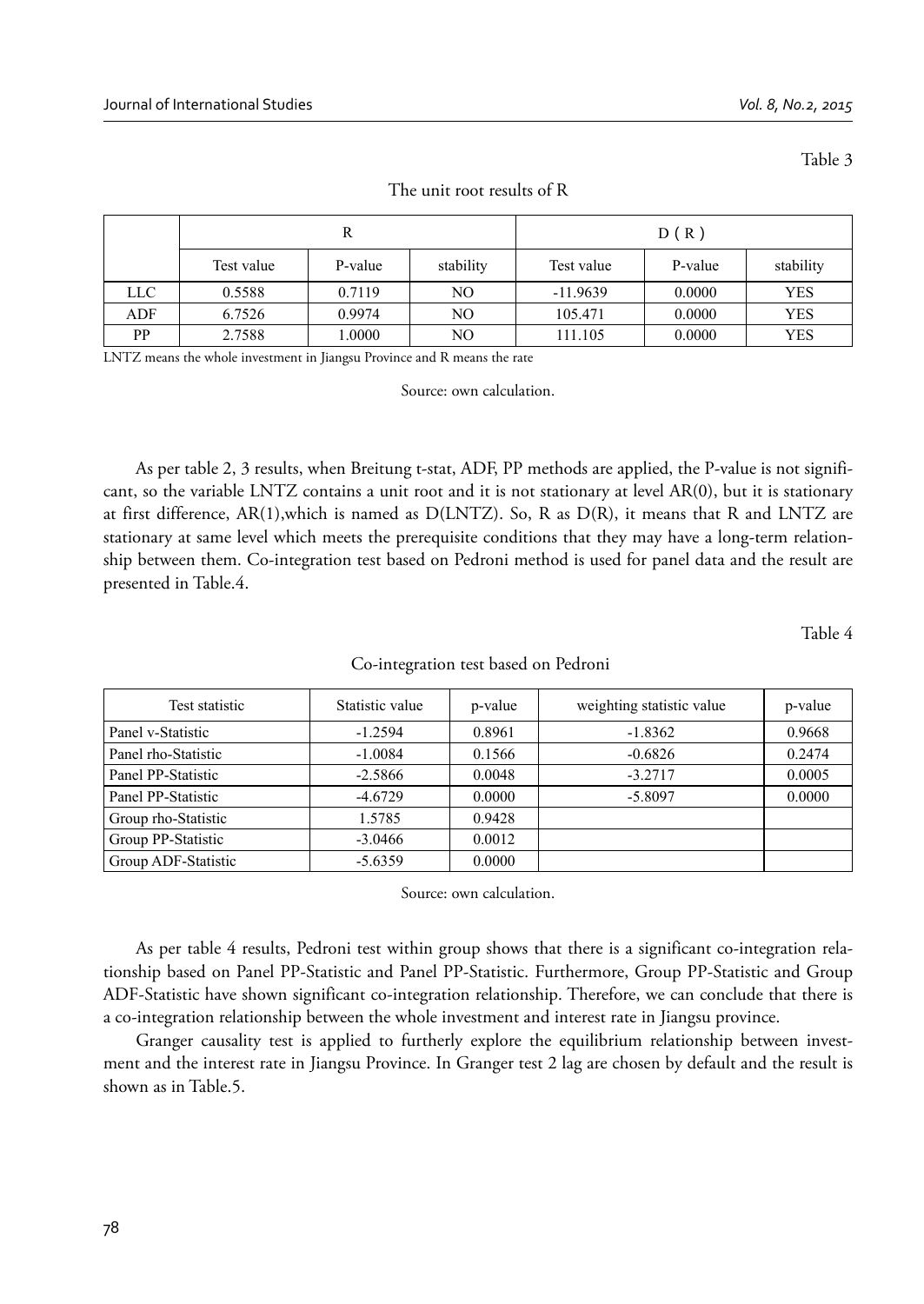Table 5

| <b>Hypothesis</b>             | F value | P value | conclusion                 |
|-------------------------------|---------|---------|----------------------------|
| LNTZ does not Granger Cause R | 5.30304 | 0.0070  | Reject the null hypothesis |
| R does not Granger Cause LNTZ | 0.48992 | 0.6146  | Accept the null hypothesis |

Granger causality test

Source: own calculation.

From the table 5 we can see that LNTZ is the Granger Cause of R, but R is not the Granger Cause of LNTZ. It means there is causality between rate and investment. It can be concluded that the interest rate is the cause of investment, but investment cannot cause change in interest rate.

In order to know the impact of interest rate on investment in Jiangsu more directly and clearly, static panel data model is used to reflect the static relationship between them. The total investment in fixed assets is used as dependent variable and interest rate is used as independent variable. Static panel data model includes variable intercept model, varying coefficient model and mixed model.

At first, F statistic test and chi square statistic test are applied for selection of model.

Varying intercept model is expressed as:  $y_i = \alpha_i + x_i\beta + \mu_i$ 

Varying coefficient model is expressed as:  $y_i = \alpha_i + x_i \beta_i + \mu_i$ 

Hypothesis:

H<sub>1</sub>: 
$$
\beta_1 = \beta_2 = \dots = \beta_N
$$
  
H<sub>2</sub>:  $\alpha_1 = \alpha_2 = \dots = \alpha_N$   
 $\beta_1 = \beta_2 = \dots = \beta_N$ 

If  $H_2$  is accepted, then mixed model can be used; if  $H_2$  is rejected, and  $H_1$  is accepted, then variable intercept model can be used; if  $\mathrm{H_{_1}}$  is rejected, then varying coefficient model can be used.

The first step, assuming that the intercept and coefficient change with sector, then the sum of squared residuals  $S_1 = 53.6637$ . In second step, assuming intercept change and coefficient remain the same, then the sum of squared residuals  $S_2$ =87.1912; whereas, in third step assuming the intercept and coefficient remain unchanged then the sum of squared residuals  $\delta_{3}$ =393.6645. Then pick up sum of squared residuals in these 3 methods, mark them as S1, S2, S3, for a F test for final selection of method.

Then F statistic test is applied to make hypothesis test. N=10, T=10, K=1 then

$$
F2 = \left[ \left( S3 - S1 \right) / \left( N - 1 \right) \left( k + 1 \right) \right] / \left[ S1 / \left( NT - N \left( k + 1 \right) \right) \right] = 28.19
$$

 $F_{0.95}$  (18, 80) =1.7, so  $H_2$  is rejected;

$$
F1 = [(S2 - SI)/(N - 1)K]/[SI/(NT - N(k + 1))] = 5.56
$$

 $F_{0.95}$  (9, 80) is between 1.96 and 2.04, so  $H_1$  is rejected and varying coefficient model is chosen.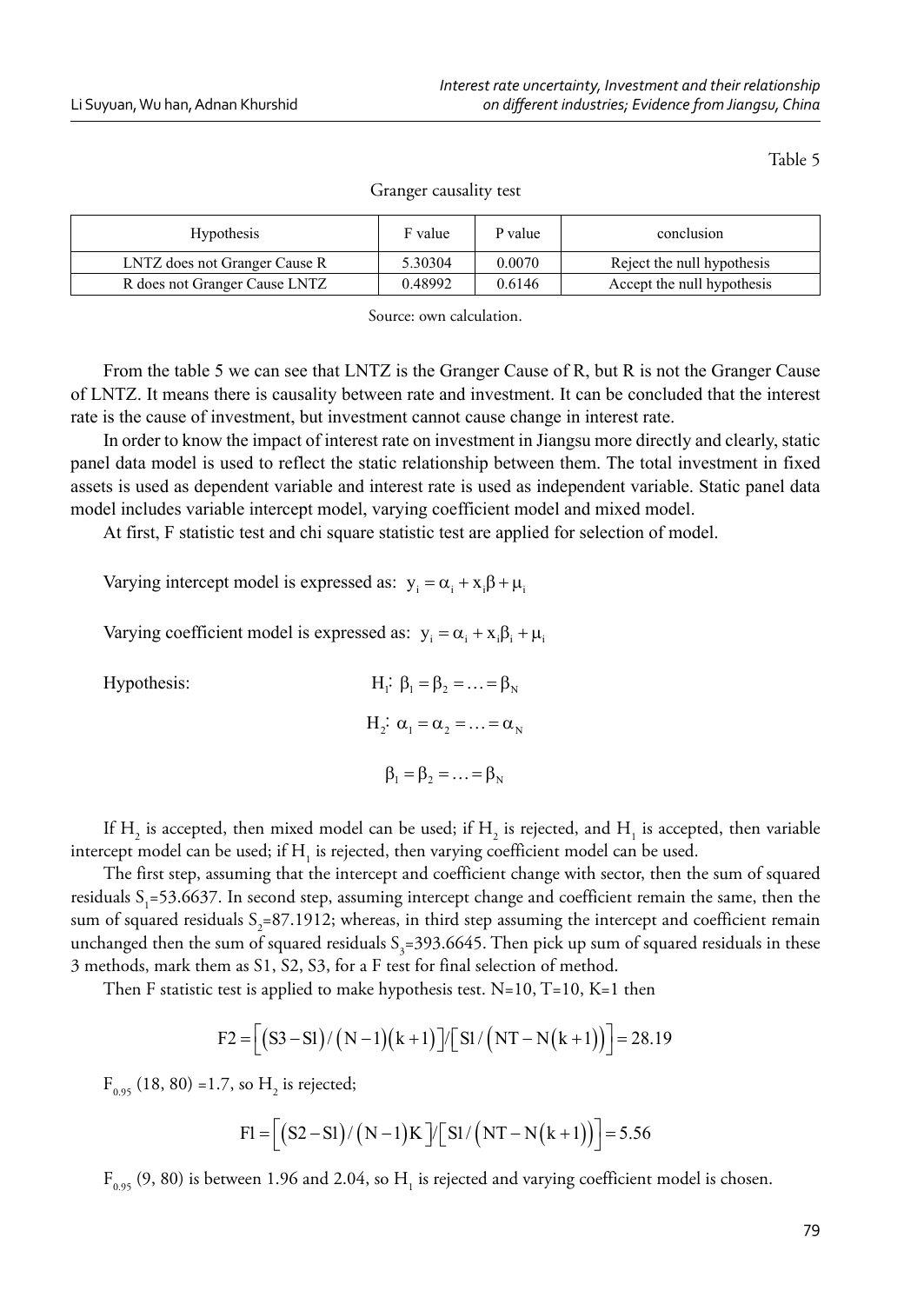Varying coefficient model is expressed as:  $y_i = \alpha + x_i\beta_i + \mu_i$ , and the result is shown as below:

$$
LNTZ_{it} = 8.8802 + \beta_i R_i
$$
  
(11.9133)

 $R^2$  $R^2=0.8553$  F=52.5862 SSE=57.1633 DW=0.6476

The value in the bracket is t test value, so as below

The coefficient in each industry is shown as Table. 6. β represents the interest rate sensitivity of investment in each industries.

Table 6

| Industry: i                       | $\beta_i$   | t test value | Industry: i                           | $\beta_i$   | t test value |
|-----------------------------------|-------------|--------------|---------------------------------------|-------------|--------------|
| Agriculture                       | 0.054525    | 0.415063     | Information, computer<br>and software | 0.058726    | 0.447040     |
| Mining                            | $-0.068444$ | $-0.521014$  | Wholesale and retail                  | 0.225244    | 1.714628     |
| Manufacturing                     | 0.745781    | 5.677108     | Accommodation and<br>catering         | 0.100843    | 0.767644     |
| Power, gas, and water<br>industry | 0.340034    | 2.588442     | Finance                               | $-0.338109$ | $-2.573787$  |
| Construction                      | $-0.000324$ | $-0.002465$  | Real estate industry                  | 0.626987    | 4.772814     |

#### **Coefficient in each industry** βi **s**

Source: own calculation.

According to the t test result, the coefficient is significant in manufacturing, power, gas, and water industry, finance and real estate industry. It indicates that interest rate have larger influence on these industries than others. The coefficient in manufacturing is the largest, which means interest rate have more impact on it. Rate has a positive effect on investment in manufacturing, so as real estate industry and power, gas, and water industry. On the other hand, rate has a positive effect on investment in finance. Theoretically, power, finance and the real estate are rate-sensitive industries. Therefore, the empirical results support the theory.

#### **3.3 Dynamic panel data model**

As per empirical results, goodness of fit is good but the coefficients are not significant in most industries. Furthermore, the DW value is low, which means there may be autocorrelation of residuals. Considering investment is not only affected by interest rate, but also by its historical value and historical value of interest rate. So it is necessary to use dynamic panel model to reveal the relationship between investment, its historical value, current interest rates and historical rate to make up for the inadequacies of static panel data model.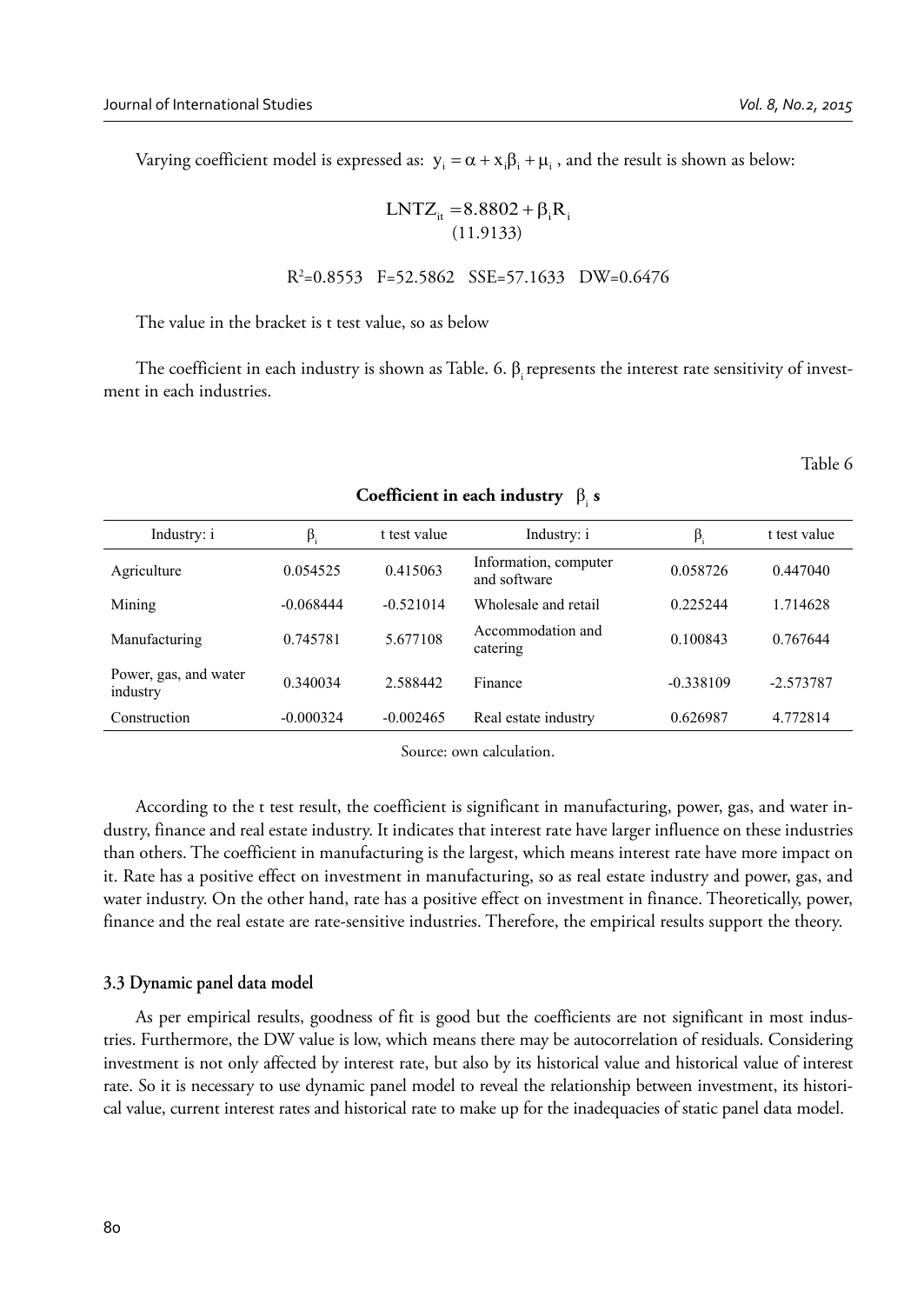Lag one period for dependent and independent variables are presented in following dynamic panel model:

$$
LNTZ_{it} = \alpha_i + \beta_0 LNTZ_{i, t-1} + \beta_1 R_{it} + \beta_2 R_{i, t-1} + e_{it}
$$

In dynamic panel model, lag of independent variable will lead to endogens of dependent variables. Therefore, instead of Least squares (OLS) a new technique GMM (SYS-GMM) is used for dynamic panel model (Arellano and Bover, 1995, Blundell and Bond, 1998). The regression estimation results by using GMM technique are presented below:

$$
LNTZ_{it} = \alpha_i + 0.7902 LNTZ_{i,t-1} - 0.0827R_{it} + 0.2006R_{i,t-1}
$$
  
(15.4472) (-2.5191) (3.0492)

As per LNTZ equation all coefficients are found significant. Furthermore, pre investment has a positive effect on the amount of the later. If investment in the previous year increases 1%, it will increase 0.79% this year. Interest rate has a negative effect on investment. If the rate increases 1%, the amount of investment will increase 0.08%. And pre rate has a positive effect on investment. If pre rate increase 1%, the amount of investment this year will increase 0.2%.

Sargan test is used to test the validity of dynamic panel model. The Sargan test is a statistical test used for testing over-identifying restrictions in a statistical model. As per test results (scalar pval=@chisq  $(8.465367, 8)$  =0.3894) we accept the null hypotheses and conclude that that it's an ideal model in this case.

# **4. RESULTS & CONCLUSIONS**

In this study different approaches were used to establish the nexus between interest rate fluctuations on investment in different industries of Jiangsu covering the period of 10 years from 2003 to 2012. During the study by using static panel data estimation models, results indicated that interest rate has a negative effect on investment and pre investment has a positive effect on the amount of the later. Different industries have different sensitivity to interest rate, manufacturing, power, gas, water industry, finance and real estate industry are more sensitive to rate, whereas, other industries are found less sensitive. It is evident that by using both models (static and dynamic), the impact of interest rate on investment is very small.

There may be some reasons: First, interest rate cannot affect investment directly. It needs other intermediate variables such as money supply, loan balance of financial institutions. Second, market-oriented interest rate reform in China is not comprehensive and complete. The current interest rate cannot fully reflect the investment demand, so the elasticity of interest rate on investment is low.

It is recommend that the government of China should accelerate the pace of interest rate liberalization and improve the sensitivity of investment to rate. The enterprises should adjust investment decision flexibly according to their interest rate sensitivity. Lastly, the government in Jiangsu should pay more attention to rate sensitive industries.